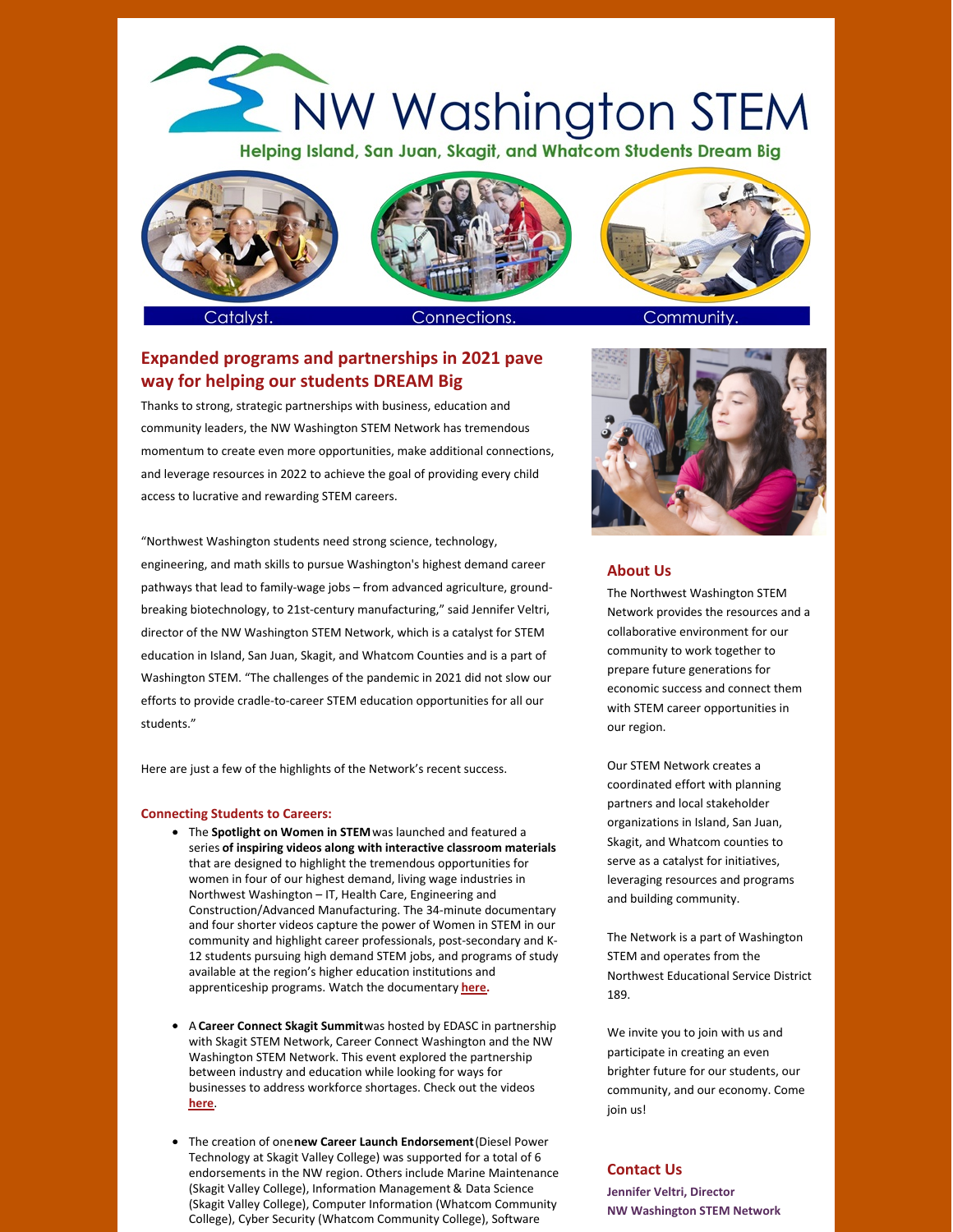Development (Whatcom Community College).

- Assistance in the application process was provided for two new **Career Connect Washington**Intermediary grant recipients (Nooksack Salmon Enhancement Association –Ecological Restoration and Vamos Outdoor Project – Education & Social Services) for a total of 8 Intermediary awardees in the NW Region.
- Financial aid is a key component to connecting students to postsecondary training opportunities. Over the last two years, NW Washington STEM has partnered regionally with Futures NW to support over 33 **Financial Aid awareness and completion events**and 16 high schools in Whatcom, Skagit, and San Juan Counties. We are grateful to the legislature for supporting this work. In the school year 2020-2021, approximately 1,162 Washington students and families participated. Additionally, NW Washington STEM and Snohomish STEM, in partnership with the College Success Foundation, Washington College Access Network and Futures NW, are implementing a Financial Aid Completion campaign based in peer-topeer social media engagement.

# **Early Learning and STEM:**

- In partnership with Snohomish STEM, the NW Washington STEM Network used WA STEM **Early Learning Catalyst Grant**funds to support the Northwest Early Learning Coalition in business engagement leveraging Washington STEM's State of the Children Report.
- Partnering with the NWESD 189, a virtual course was developed for coach teachers to learn about **how children develop early numeracy** understanding, knowledge, and skill, and then plan for classroom applications and coaching other teachers in their early numeracy practice. As of Fall 2021, coach teachers with an initial reach of 170+ early learning teachers were trained, with an anticipated 2-year reach of 350+ early learning teachers.
- **Free Lifelong Learning Education Resources**, Virtual Tours and Tips were provided to keep life-long learning going in fun, creative and engaging ways during at-home learning during the pandemic.

# **Networking in the NW Region**

- The NWESD was awarded the Career Connect Washington (CCW) Regional Network grant award in July 2021, **establishing the NWESD 189 as the fiscal agent and lead in this key partnership work**. NW Washington STEM and Snohomish STEM Directors are co-directing this CCW NW Network, which serves the full NWESD 189 5-county region. In addition, Jennifer Veltri was appointed Network director in 2021, replacing Michelle Judson, and Sinead Fitzpatrick Plagge has stepped into the role of Career Connected Learning Coordinator at the NWESD, rounding out the team.
- The Skagit County school districts agreed to equitably fund the**Skagit STEM Manager** for the 2021/22 school year, who works within the Skagit County districts and schools to provide hands-on STEM education as well as resources for professional development and business connections.
- **Whatcom STEM** was established as a TAGNW program. Membership of the planning committee included Bellingham Technical College, Whatcom Community College, Western Washington University, the Port of Bellingham, and Whatcom Business Alliance with the NW Washington STEM Network as an affiliation.

"It is amazing how our Network has grown and evolved and speaks to the relevance of this work and desire for businesses, educators and the community to work together to accomplish program goals and leverage each other's resources," Veltri said. "According to a recent Washington STEM analysis, if all of the approximately 4,000 graduating high school seniors in the NW Washington STEM (Island, San Juan, Skagit and Whatcom Counties) region this year received a post-secondary certificate, we still would only be

Career Connect Washington Regional Co-Lead

[jveltri@nwesd.org](mailto:jveltri@nwesd.org) [Info@NWWashingtonSTEM.org](mailto:Info@NWWashingtonSTEM.org) [www.NWWashingtonSTEM.org](http://www.nwwashingtonstem.org)

#### **Shaun Doffing Program Manager**

**Skagit STEM Network** [sdoffing@swsd101.org](mailto:sdoffing@swsd101.org) [www.SkagitSTEM.com](http://www.skagitstem.com) (360) 941-6929

#### **Partners**

Skagit STEM [Network](http://www.skagitstem.com/)

[Whatcom](https://www.tagnw.org/stem/) STEM

[FuturesNW](https://www.futuresnw.org/)

Youth [Engagement](https://yeswhatcom.com/about/) Initiative, [Whatcom](https://yeswhatcom.com/about/) Business Alliance

Northwest [Educational](https://www.nwesd.org/) Service District 189